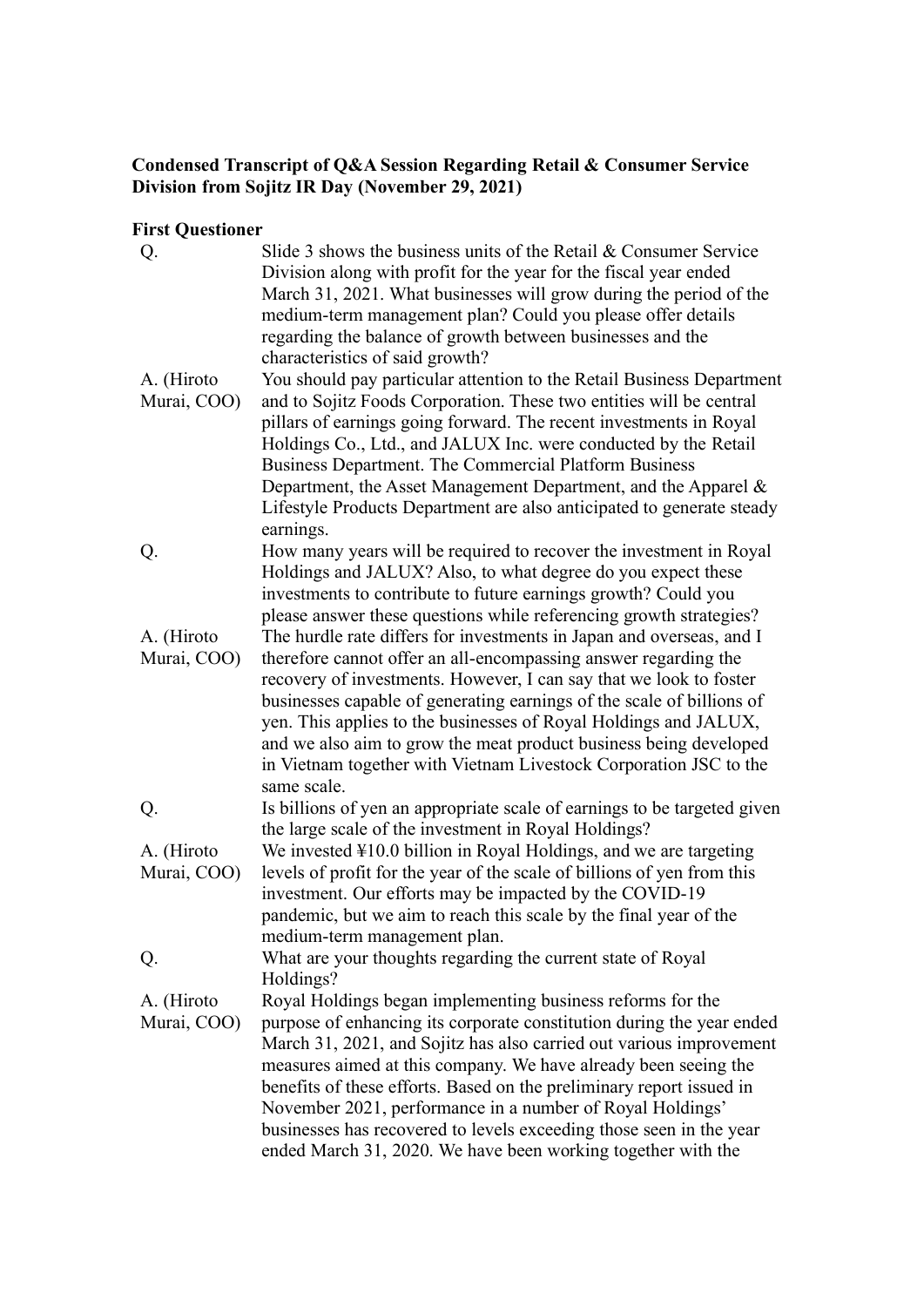management of Royal Holdings to advance structural reforms. Our goal in these reforms is not to return performance to the level of the year ended March 31, 2020, when the operating environment recovers from the impacts of the COVID-19 pandemic. Rather, we look to achieve a level of performance that greatly surpasses the one from this year by capitalizing on the benefits of our efforts over the past two years.

Q. What type of measures has Sojitz implemented alongside the reforms advanced by Royal Holdings?

A. (Hiroto Murai, COO) We implemented two major measures. The first is an exhaustive review of Royal Holdings' supply chain. The second is the development of frameworks that will allow for management decisions to be better based on the numbers. These frameworks were built together with the management of Royal Holdings. Both of these measures should contribute to improved performance going forward.

## **Second Questioner**

Q. It was mentioned that Sojitz would be engaging in e-commerce and merchandise sales together with JALUX. E-commerce is a highly competitive field, and the majority of general trading companies that have entered into this field are struggling. I understand that you have a viable customer base to capitalize on comprised of JAL cardholders, but I cannot envision how Sojitz will succeed in this field. JALUX is currently developing e-commerce operations. How will Sojitz become involved in these operations to develop its own ecommerce business? Is there any potential for Sojitz to generate earnings through trading with this regard?

A. (Hiroto Murai, COO) The e-commerce website with which Sojitz will be involved may have the name JAL Shopping, but is it, for all intents and purposes, independent from Japan Airlines Co., Ltd. (JAL). The reason for this situation is that the JAL Group has found it difficult to share customer information with JALUX, an equity-method affiliate, and to manage personal information. Accordingly, despite the JAL Shopping name, there were obstacles to coordinating with other JAL websites, such as the need for different IDs, and this, among other factors, has stifled the growth of these operations. Meanwhile, JAL Mileage Bank has a base of 30 million promising customers, including those with high-level memberships. It is also true that the majority of JAL airline tickets are purchased directly through JAL's website. In order to gain access to this promising customer base, Sojitz will seek to enable joint management of JAL's customer information and the integration of IDs so that customers can log on to the JAL Shopping website with their regular JAL IDs. Moreover, we hope to allow customers to accrue miles from their purchases on the JAL Shopping website and also to use these miles as currency for future purchases. We will grow earnings through this process. This will be our first step toward growing non-airline-related businesses through collaboration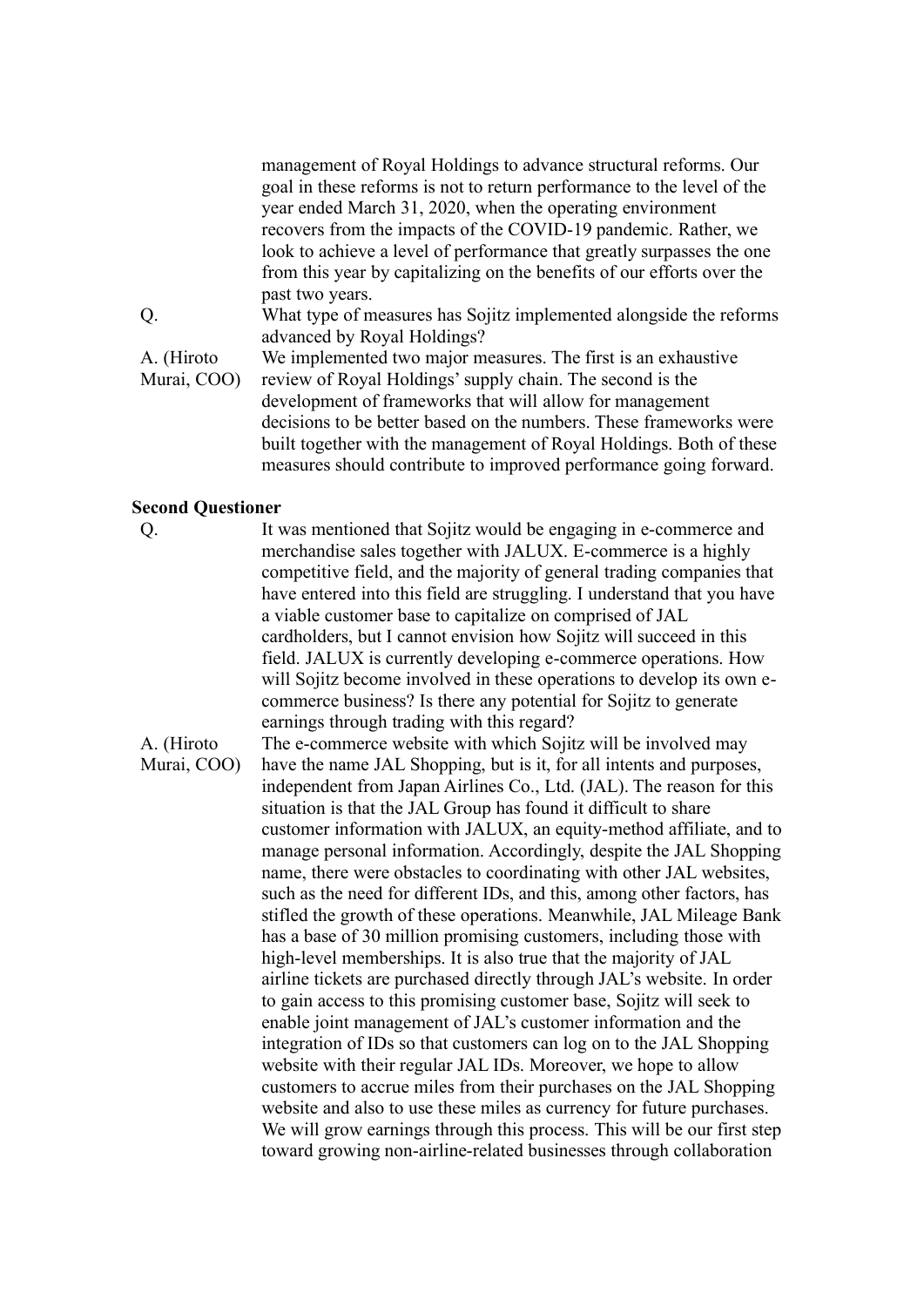with JAL. We recognize that an appealing e-commerce website must be convenient while also featuring a strong product lineup. Sojitz will therefore be pooling its strengths with those of JALUX to assemble an attractive product lineup. The e-commerce market is home to such powerful rivals as Amazon.com, Inc.; and Rakuten Group, Inc. Accordingly, we will be looking to develop a business that attracts customers by competing on a different vector from these rivals. Q. I understand that Sojitz is advancing a variety of initiatives together with Royal Holdings to expand operations through this alliance outside of the in-flight catering field. You mentioned measures including supply chain reviews and data-based decision-making. Has there been any potential discussions regarding developing new operations overseas? Also, could of offer any other information about this alliance related to non-airline successes in the in-flight catering business or qualitative trends pertaining to targeted demand? Together with Royal Holdings, we have jointly established an investment company in Singapore. Through this company, we have formulated a long list of potential partners focused on strategic partners and food-related partners in China and other Asian countries. This list of potential partners for the overseas expansion efforts of Royal Holdings has been narrowed down, and we are currently engaged in concrete discussions with these potential partners. In the food-related area, Sojitz has a long-standing business relationship with the AEON Group. With Sojitz playing a role in overall coordination, we have arranged for frozen food products developed under the guidance of Royal Holdings' head chef to be sold at AEON stores, where they have proved incredibly popular. Despite having central kitchen functions, Royal Holdings has previously only supplied its products to its own restaurants, like Royal Host and Tendon Tenya, but this company is branching out from restaurants to develop ready-made meals and household-use food products. Accordingly, we are advancing strategic collaboration with AEON to enable Royal Holdings to sell high-quality food products that people are inspired to buy on special occasions. This move will allow this company to offer products based on its own Royal brand, as opposed to purely offering those with no brand name or bearing the brand of food product manufacturers.

A. (Koichi Yamaguchi, COO)

The factories used to produce food products for our in-flight catering business are located nearby airports. As we seek to develop nonairline-related operations, these locations have enabled us to provide lunch, dinner, and other meals to people quarantined in hotels after returning from overseas. Although the numbers of quarantine hotels are decreasing, we have been supplying such individuals with meals over the past several months. In addition, we have been working with Nankai Electric Railway Co., Ltd., to provide customers with meals based on in-flight meals between deliveries of boxed lunches. At the same time, we are selling frozen food products at department stores

A. (Hiroto Murai, COO)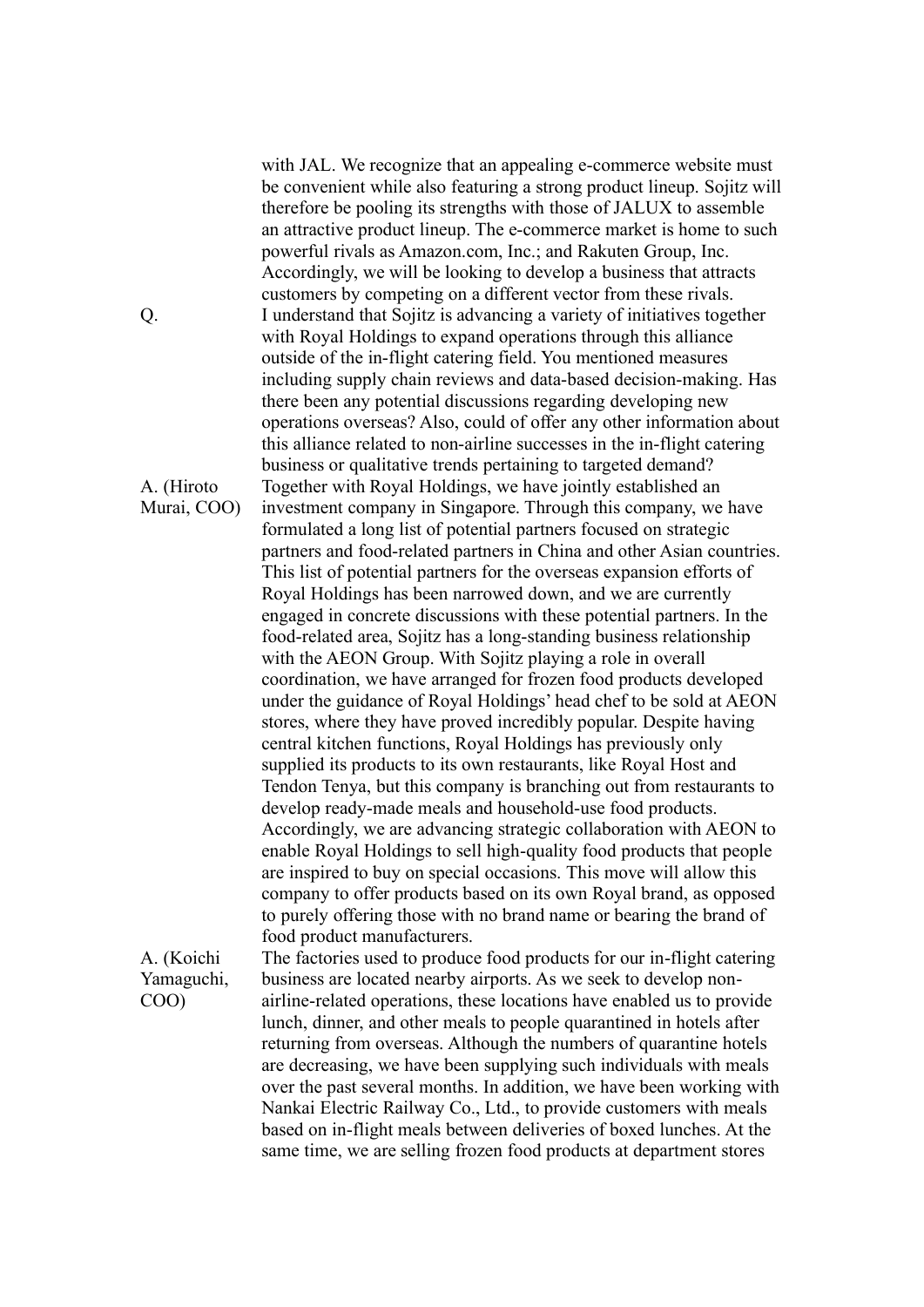in Osaka City and other areas of the Kansai region, and these products have received a strong reception. Developing menus takes a long time, as does growing earnings through these operations, but we are gradually gaining traction in non-airline-related operations nevertheless. Royal Holdings excels in business-to-consumer operations, but it lacks business-to-business expertise. To compensate for this deficiency, the Retail & Consumer Service Division has dispatched employees with extensive experience in business-tobusiness fields, one to Osaka and one to Fukuoka, to help with these efforts.

## **Third Questioner**

Q: I see the potential for Sojitz to rapidly expand the market for the inflight catering business by developing these operations at Narita Airport and Haneda Airport. Should JAL or ANA HOLDINGS INC. (ANA) come forth with a proposal to transfer their in-flight catering operations to Sojitz, will the Company be receptive toward such a proposal?

A. (Koichi Yamaguchi, COO) Narita Airport and Haneda Airport are among the most competitive markets in the world for in-flight catering businesses. There are five companies competing for a share of these markets, which makes for competition that is much more intense than that seen at other major airports, which are usually only served by around two companies. Nevertheless, we see great potential for our future initiatives given the asset that is JAL Royal Catering Co., Ltd., a joint venture for which 51% of ownership goes to JAL and the remaining 49% goes to Royal Holdings. As for ANA, should they propose a transference of their in-flight catering operations to Sojitz, we would accept if it was deemed economically feasible.

Q. Why, contrary to initial expectations, are Ministop operations in Vietnam struggling? Also, how will this situation be addressed? Vietnam is home to a lot of traditional mom-and-pop stores and markets, and people therefore do not need convenience stores to get what they require. Is the issue, thus, a lack of differentiation with regard to convenience stores, or is there some other issue? Also, when do you expect these issues to be resolved?

A. (Hiroto Murai, COO) As you stated, Vietnam has a lot of mom-and-pop stores, and people's lifestyles are thus based around these stores. Conversely, the strength of Sojitz's wholesale and distribution operations lies in a network that allows us to distribute products to such mom-and-pop stores across Vietnam. At the same time, we are witnessing a gradual change in society. I do not believe that a market based solely on the distribution functions of mom-and-pop stores is sustainable. Convenience stores boast the advantages of being able to provide products when and where there are needed. Accordingly, there is a need for convenience stores as a form of urban infrastructure for moving forward from traditional mom-and-pop stores to more